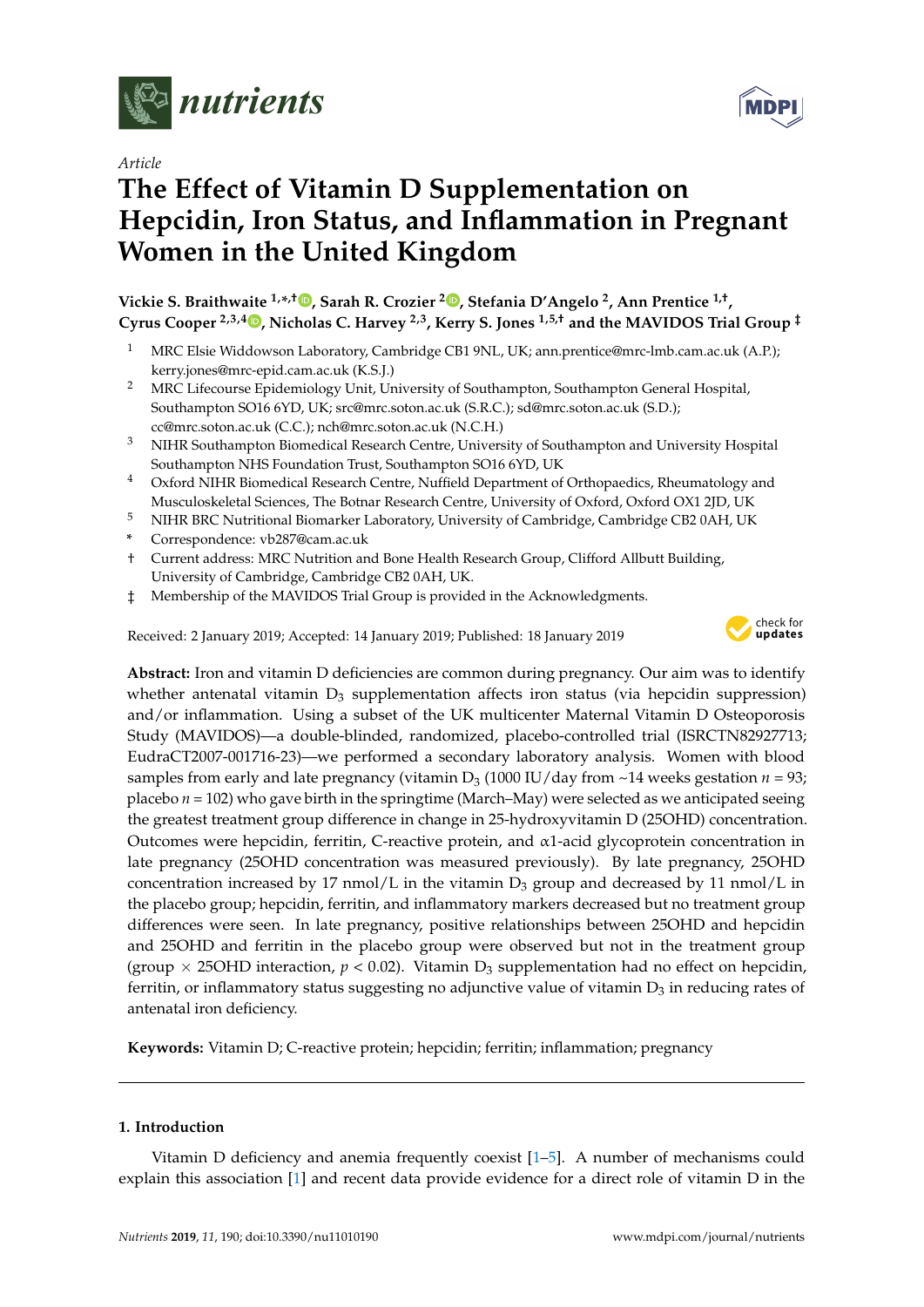suppression of hepcidin: the primary regulator of systemic iron homeostasis. Hepcidin inhibits and ultimately degrades ferroportin, the transmembrane protein that transports iron, and therefore controls the amount of iron absorbed in the intestine and released from cellular storage. Hepcidin is suppressed when iron status is low to maximize dietary iron absorption and the release of iron from stores. Conversely, inflammation causes an increase in hepcidin concentration that reduces dietary iron absorption and the capacity for iron egress from cells, resulting in decreased hemoglobin concentrations [\[6\]](#page-9-1).

In vitro work has shown a 1,25-dihydroxyvitamin D  $(1,25(OH)_2D)$ ; the active metabolite of vitamin D)-induced, dose-dependent decrease in hepcidin expression [\[7](#page-9-2)[,8\]](#page-9-3). The identification of the vitamin D response element (VDRE) on the human hepcidin promoter also supports the direct effect of 1,25( $OH$ )<sub>2</sub>D [\[8\]](#page-9-3). Recent in vivo studies in healthy adults further support an effect of both single and longer-term high doses of vitamin D on hepcidin regulation. An increase in 25-hydroxyvitamin D concentration (25OHD; the status marker of vitamin D) of 68 to 109 nmol/L 72 h after an oral dose of 100,000 IU vitamin  $D_2$  was accompanied by a 34% decrease in hepcidin concentration ( $n = 7$ ) [\[8\]](#page-9-3). A further study found a 73% decrease in hepcidin concentration one week after a single dose of 250,000 IU vitamin  $D_3$  ( $n = 18$ ) [\[9\]](#page-9-4). In early-stage, chronic kidney disease patients, the percentage increase in 25OHD concentration after 3 months of vitamin  $D_3$  supplementation (50,000 IU vitamin  $D_3$ /week) was associated with an inverse change in hepcidin concentration (*n* = 38) [\[7\]](#page-9-2). In addition to the effects on hepcidin concentration, vitamin D may also have immunomodulatory effects which may in turn alter hepcidin expression and iron status [\[10–](#page-9-5)[12\]](#page-9-6).

Pregnant women are at high risk of anemia [\[13](#page-9-7)[,14\]](#page-9-8) due to the high iron demands of pregnancy, particularly in low-resource settings, and data suggest associations between low hemoglobin, low iron status, and adverse birth outcomes [\[15\]](#page-9-9). Improvements in iron stores and hemoglobin concentrations are associated with increases in birth weight [\[16\]](#page-9-10). There is conflicting evidence as to whether C-reactive protein (CRP), as a marker of inflammation, rises [\[17\]](#page-9-11) or remains the same during pregnancy [\[18\]](#page-9-12). However, inflammation may be relevant in pregnant women affected by conditions such as obesity or pre-eclampsia, known to be associated with inflammatory states [\[19\]](#page-9-13). Low vitamin D status may be a contributing factor to iron deficiency anemia via direct effects on hepcidin or through potential inflammatory effects of low vitamin D status.

The effect of vitamin D supplementation on iron status has not been investigated in pregnant women. Through the mechanisms outlined above, adequate vitamin D status may be necessary for optimal hepcidin function and may help to provide protection against iron deficiency, potentially offering a complementary approach to combat anemia during pregnancy.

The aim of this current study was to examine if daily vitamin  $D_3$  supplementation (cholecalciferol, 1000 IU/day) in pregnancy suppresses hepcidin concentration and/or affects iron body stores (ferritin) and inflammation (CRP and α1-acid glycoprotein (AGP)) compared to placebo.

# **2. Materials and Methods**

#### *2.1. Study Design and Participants*

The original MAVIDOS study (Maternal Vitamin D Osteoporosis Study) has been described previously in full [\[20](#page-9-14)[,21\]](#page-9-15). In brief, MAVIDOS was a multicenter, double-blinded, randomized, placebo-controlled trial conducted between October 2008 and February 2014 and is registered in the International Standard Randomized Control Trial Registry (ISRCTN 82927713) and the European Clinical Trials Database (EudraCT 2007-001716-23). Women over the age of 18 years with a singleton pregnancy were recruited at their early pregnancy ultrasound scan. Women were screened for vitamin D status, and only those with 25OHD concentrations between 25 and 100 nmol/L and who were not currently taking dietary supplements with more than 400 IU of vitamin D/day were eligible. Exclusion criterion included any known metabolic or chronic disease known to interfere with bone metabolism, taking medication that might interfere with intrauterine growth, foetal anomalies at the 18–21 weeks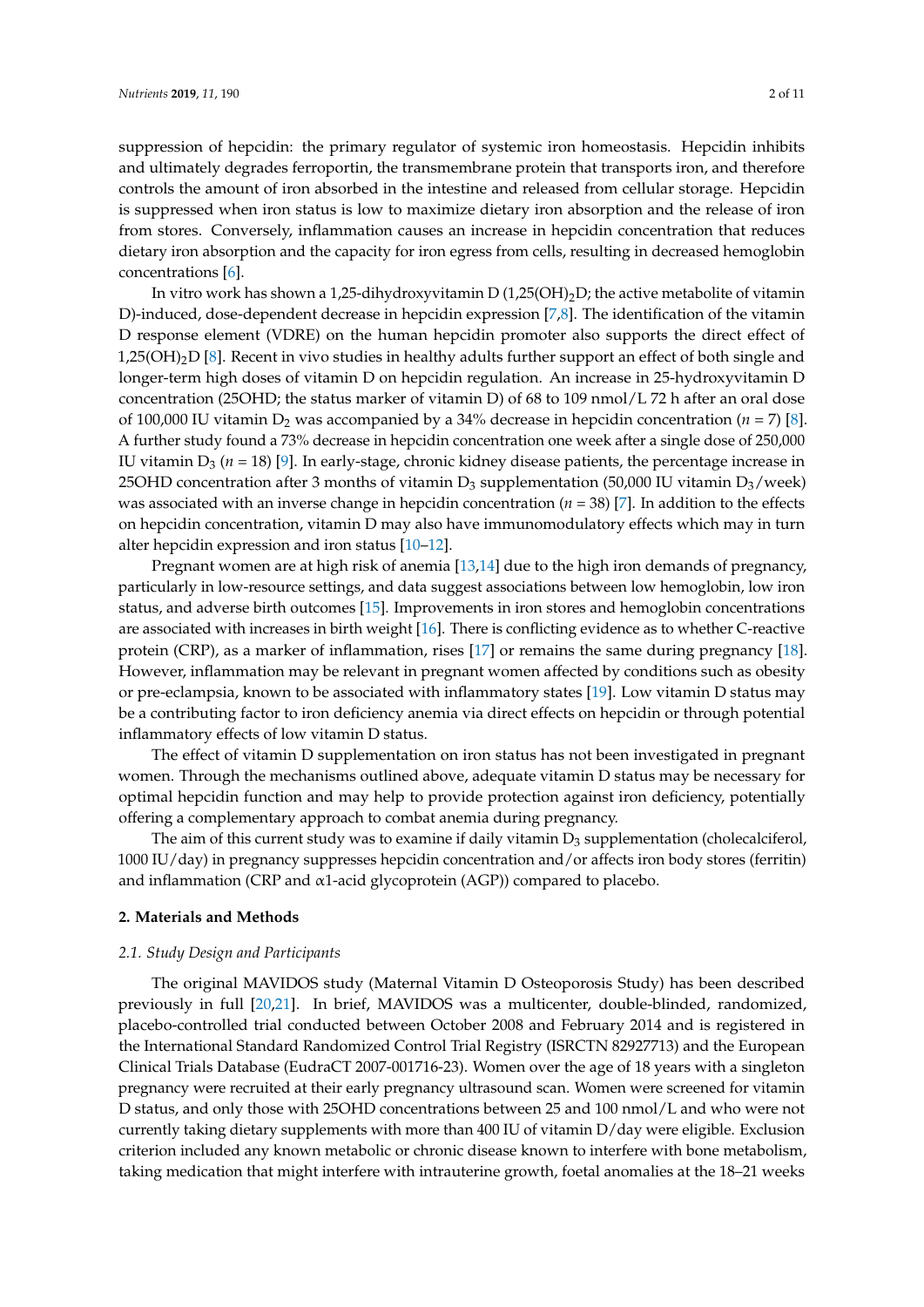ultrasound scan, and diagnosis of cancer in the last 10 years. Women were screened for eligibility at 10–17 weeks gestation and were then randomized to receive oral vitamin  $D_3$  (cholecalciferol 1000 IU/day; *n* = 565) or matched placebo (*n* = 569) (Merck KGaA, Darmstadt, Germany) from ~14 weeks gestation until delivery. Randomization was achieved by a computer-generated sequence in randomly permuted blocks of ten, and both the participants and research team were masked to treatment allocation.

Vitamin D status (as measured by circulating 25OHD concentration) in the UK population changes markedly depending on season; reflecting the availability of UVB irradiation and capacity for endogenous vitamin D synthesis. During the months of September to March/April [\[22\]](#page-9-16) there is little capacity for endogenous synthesis and so maintenance of vitamin D status relies on dietary or supplemental sources of vitamin D. Therefore, women from the MAVIDOS study who gave birth in the springtime (March–May) and with a blood sample available at both early  $(\sim 15$  weeks) and late (~34 weeks gestation) pregnancy (*n* = 195) were selected for this substudy as we anticipated seeing the greatest treatment group difference in change in 25OHD concentration from early to late pregnancy and minimal endogenous vitamin D production.

Ethical approval for the original trial was obtained by the Southampton and South West Hampshire Research Ethics Committee and written informed consent was obtained from all participants. The additional analyses measured as part of this sub-study were within the remit of the original ethics application.

#### *2.2. Anthropometry and Characteristics*

Maternal age, self-reported ethnicity, parity, and gestational age (determined by ultrasound) were recorded in early pregnancy and weight and height were recorded in early and late pregnancy. Supplement use within the last 3 months was recorded using a questionnaire in early and late pregnancy and was coded into whether or not the supplement included iron. As determined by the return of empty packs, 87% of women took at least 80% of the treatment tablets provided.

#### *2.3. Biochemical Analysis*

Venous blood samples were collected in early and late pregnancy into lithium heparin-coated tubes and the plasma were stored at −80 ◦C for subsequent analysis at MRC Elsie Widdowson Laboratory, Cambridge, UK. Hepcidin was measured by ELISA (Hepcidin 25 bioactive HS, DRG Diagnostics, Marburg, Germany; inter-assay % coefficient of variation (%CV) between 8–13) and ferritin, CRP, and AGP was measured on the automated platform by Dimension Xpand, Siemens (ferritin and high sensitivity-CRP kits from Siemens Healthcare, Erlangen, Germany, and AGP kits from Sentinel Diagnostics, Milano, Italy. Intra-assay %CV was <6 for ferritin and CRP and <11 for AGP). 25OHD had been measured as part of the main trial by radioimmunossay (Liaison, RIA automated platform, Diasorin, Stillwater, MN, USA) as previously described and was DEQAS accredited [\[21\]](#page-9-15).

#### *2.4. Statistical Analysis*

Statistical analysis was performed using Stata 14.1 (Stata Statistics and Data Analysis, College Station, TX, USA) on an intention to treat basis. Variables were assessed for normality. Normally distributed data are presented as mean (standard deviation (SD)) and non-normally distributed data are presented as median (interquartile range (IQR)). Treatment group differences were assessed using 2-sample *t*-tests for normally distributed variables, Mann–Whitney U tests for non-normally distributed variables and chi-squared tests for categorical variables. Proportions of iron deficient women were compared between treatment groups using chi-squared tests. Changes in variables over time were tested within each treatment group using paired *t*-tests for normally distributed, Wilcoxon signed-rank tests for non-normally distributed and McNemar's tests for categorical variables. Differences between treatment groups in changes in characteristics were tested for using regression models with late pregnancy value as the outcome and early pregnancy value and treatment group as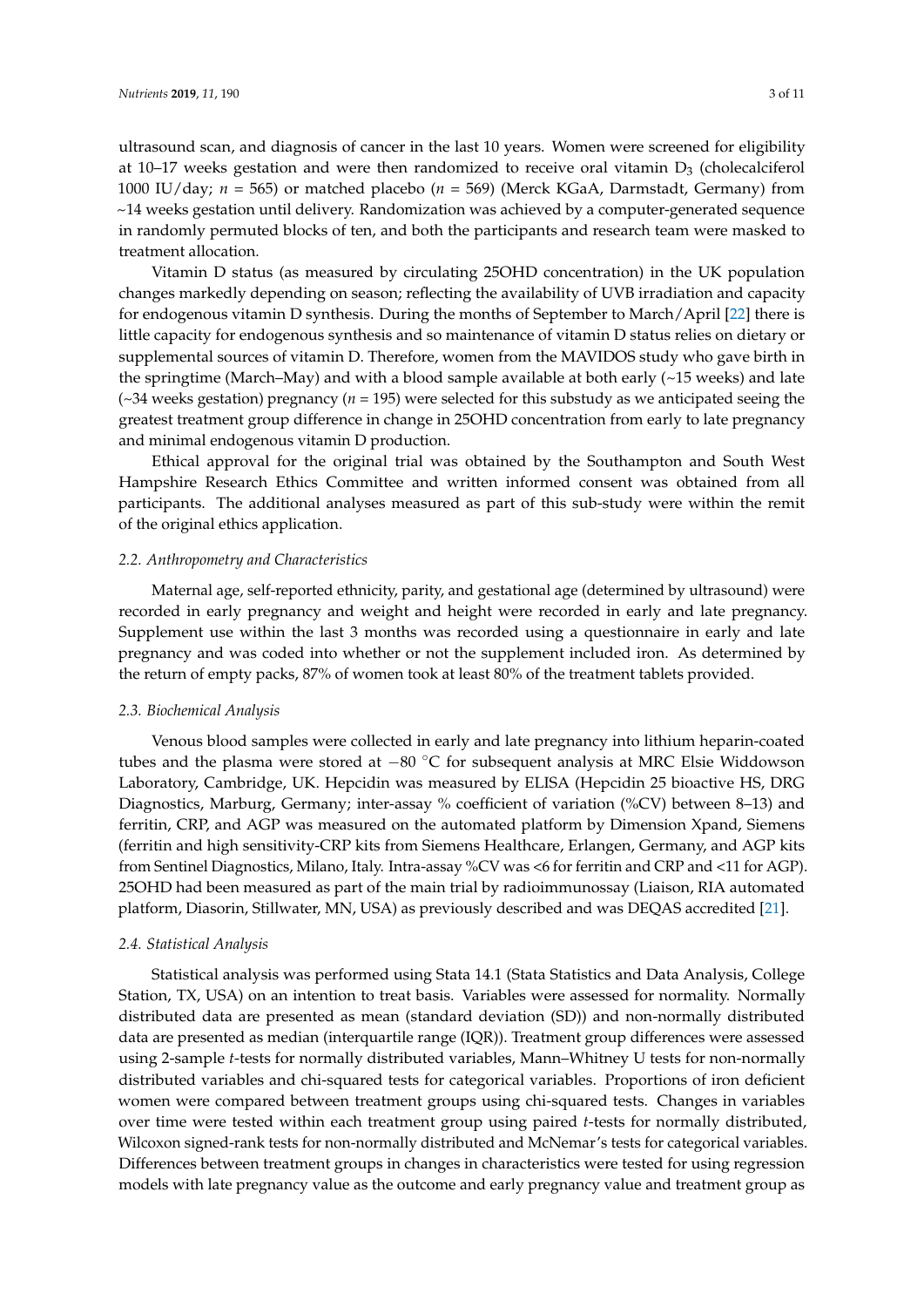predictors, to account for regression to the mean. Linear regression models were fitted with 25OHD concentration as the predictor and hepcidin, ferritin, CRP, and AGP concentrations as outcomes. Hepcidin, ferritin, and CRP were transformed to normality using Fisher–Yates transformation [\[23\]](#page-9-17) and are presented in SD units. The presented coefficients are those associated with a 10 nmol/L change in 25OHD concentration. Percentage changes in hepcidin and 25OHD concentrations from early to late pregnancy were calculated and transformed to normality using the Fisher–Yates transformation. Percentage change in 25OHD concentration was examined as a predictor of percentage change in hepcidin concentration using a linear regression model. CRP > 5 mg/L [\[24\]](#page-10-0) and/or AGP > 500 mg/L were considered indicative of inflammation. There were no AGP concentrations >1000 mg/L so the lower cut-off of 500 mg/L was used [\[24\]](#page-10-0). Ferritin concentrations <15 µg/L were considered indicative of iron deficiency [\[25\]](#page-10-1). Thresholds for 25OHD of <25 nmol/L and <50 nmol/L were used to assess vitamin D status [\[26\]](#page-10-2).

## **3. Results**

#### *3.1. Early Pregnancy (Pre-Supplementation)*

Women giving birth in spring were mean (SD) 30 (5) years old, predominantly white, 47% nulliparous, and were seen at a mean (SD) of 15.7 (1.0) weeks gestation (Table [1\)](#page-4-0). Ninety-two per cent of women reported the use of supplements over the previous three months and 60% of these women reported taking supplements that contained iron. Ten per cent of women were iron deficient (ferritin < 15  $\mu$ g/L), 12% had 25OHD concentrations <25 nmol/L, and 66% <50 nmol/L and there were no treatment group differences. The inclusion of women with 25OHD < 25 nmol/L is explained by the time between the screening blood sample and early pregnancy blood sample. Of women who had 25OHD <25 nmol/L, 17% were also iron deficient compared to 9% in women with 25OHD >25 nmol/L  $(p = 0.19)$ . Similarly, using a 25OHD concentration < or > than 50 nmol/L, 11% and 8% of women respectively also were iron deficient  $(p = 0.44)$ .

| <b>Measures in Early Pregnancy</b>                         | All               | Placebo           | Vitamin $D_3$     |
|------------------------------------------------------------|-------------------|-------------------|-------------------|
|                                                            | $n = (195)$       | $n = (102)$       | $n = (93)$        |
| White ethnicity, $n$ (%)                                   | 182 (94%)         | 95 (93%)          | 87 (95%)          |
| Previous children, median (IQR)                            | 1(0, 1)           | 1(0,1)            | 1(0,1)            |
| Nulliparous, $n$ $(\%)$                                    | 91 (47%)          | 49 (49%)          | 42(46%)           |
| Age (years), mean (SD)                                     | 30.4(5.2)         | 30.8(5.2)         | 29.9(5.2)         |
| Gestation (weeks), mean (SD)                               | 15.7(1.0)         | 15.8(1.0)         | 15.6(1.0)         |
| Weight (kg), median (IQR)                                  | 69.6 (61.5, 80.0) | 70.5 (62.4, 79.6) | 68.0 (60.7, 81.0) |
| Height (m), mean (SD)                                      | 1.66(0.07)        | 1.66(0.07)        | 1.66(0.07)        |
| BMI (kg/m <sup>2</sup> ), median (IQR)                     | 24.7 (22.1, 28.7) | 24.9 (22.0, 28.8) | 24.6 (22.1, 28.6) |
| Supplement use, $n$ (%)                                    | 178 (92%)         | 92 (90%)          | 86 (93%)          |
| Iron supplement use, $n$ (% of those using<br>supplements) | $106(60\%)$       | 49 (53%)          | 57 (66%)          |
| $CRP$ (mg/L), median (IQR)                                 | 5.4(3.1, 8.3)     | 4.2(2.9, 7.8)     | $6.2$ (3.6, 11.5) |
| $CRP > 5$ mg/L, n $(\%)$                                   | 103 (53%)         | 48 (47%)          | 55 $(60\%)$       |
| AGP (mg/L), mean (SD)                                      | 506 (115)         | 500 (109)         | 512 (122)         |
| $AGP > 500$ mg/L, n $(\%)$                                 | 96(49%)           | 50 $(49\%)$       | 46(49%)           |

Table 1. Maternal early pregnancy outcomes <sup>1</sup>.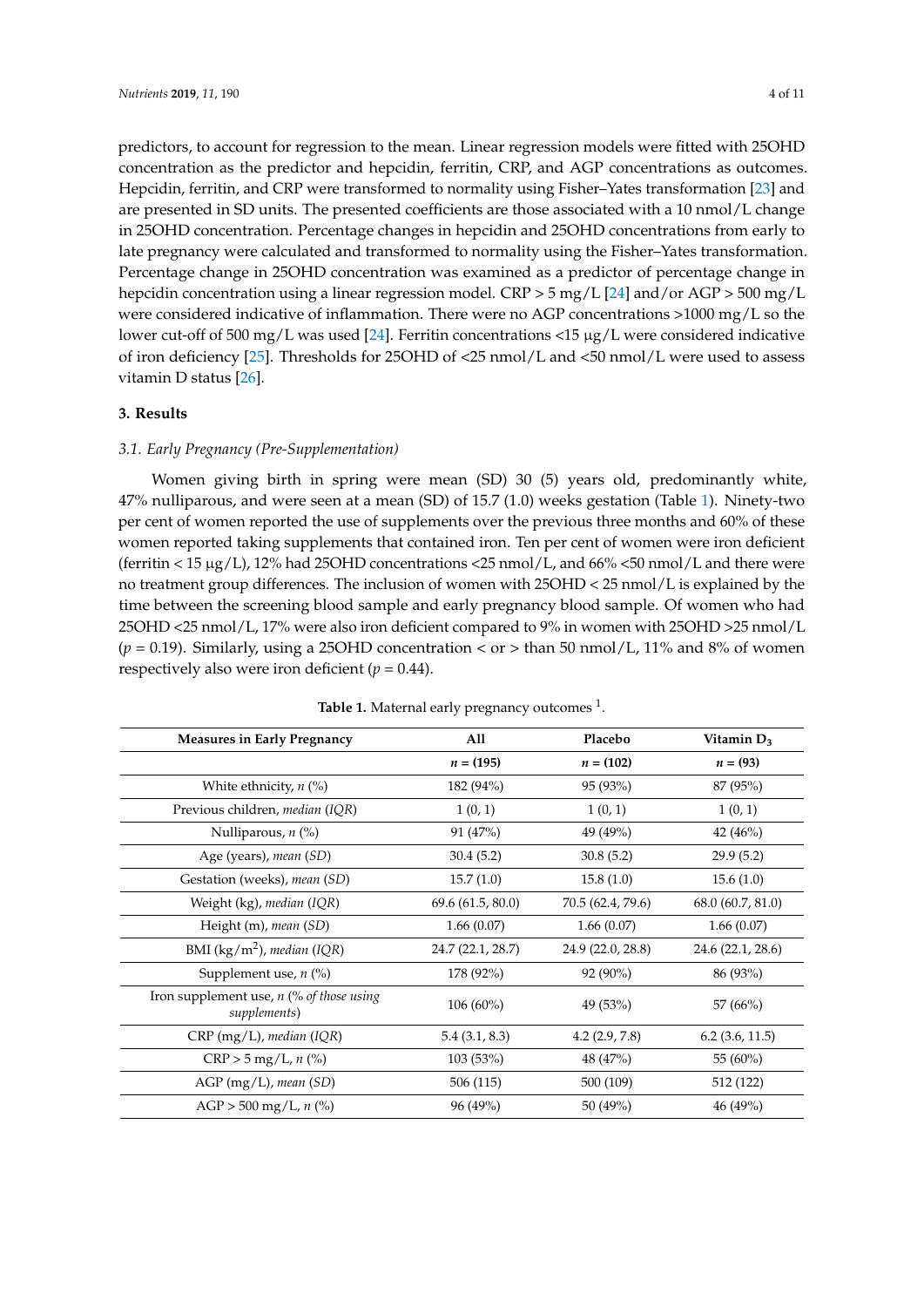<span id="page-4-0"></span>

| <b>Measures in Early Pregnancy</b>                   | All            | <b>Placebo</b> | Vitamin D <sub>3</sub> |
|------------------------------------------------------|----------------|----------------|------------------------|
|                                                      | $n = (195)$    | $n = (102)$    | $n = (93)$             |
| Hepcidin $(\mu g/L)$ , median (IQR)                  | 7.3(3.0, 16.7) | 7.4(2.5, 16.5) | 6.9(3.3, 16.8)         |
| Ferritin $(\mu g/L)$ , <i>median</i> (IQR)           | 38(25, 60)     | 43(26, 62)     | 35(25, 55)             |
| Ferritin < 15 $\mu$ g/L, <i>n</i> (%)                | $19(9.7\%)$    | $11(10.8\%)$   | $8(8.6\%)$             |
| 25-hydroxyvitamin D (nmol/L), <i>mean</i> (SD)       | 44.1 (16.0)    | 42.5(15.8)     | 45.7 (16.2)            |
| 25-hydroxyvitamin $D < 25$ nmol/L, n $\frac{1}{2}$   | 23(12%)        | 15(15%)        | 8(9%)                  |
| 25-hydroxyvitamin $D < 50$ nmol/L, n $\frac{9}{6}$ ) | $128(66\%)$    | 70(69%)        | 58 (62%)               |

**Table 1.** *Cont.*

 $1$  Normally distributed variables are presented as mean Standard Deviation (SD), non-normally distributed variables as median (IQR), and categorical variables as *n* (%). There were no significant differences between groups (*p* > 0.05). Abbreviations: BMI, body mass index; CRP, C-reactive protein; AGP, α1-acid glycoprotein.

#### *3.2. Late Pregnancy*

Women were seen at a mean (SD) of 34.7 (0.8) weeks gestation in late pregnancy (Table [2\)](#page-4-1). Reported supplement use decreased in both treatment groups to 62% in total. Of those taking supplements, 98% in the vitamin  $D_3$  group contained iron, compared to 89% in the placebo group ( $p = 0.03$ ). Hepcidin, ferritin, CRP, and AGP concentrations decreased in both groups by late pregnancy (Tables [2](#page-4-1) and [3\)](#page-5-0). By late pregnancy, 67% of women were iron deficient (*p* = 0.44). Mean 25OHD concentration increased by 17 nmol/L in the vitamin  $D_3$  group and decreased by 10 nmol/L in the placebo group (Table [3\)](#page-5-0). Correspondingly, the percentage of women with 25OHD concentration <25 and <50 nmol/L increased to 50 and 83% (*p* < 0.001), respectively, in the placebo group (Table [2\)](#page-4-1), and decreased in the vitamin  $D_3$  group to 11 and 24% ( $p < 0.0001$ ), respectively. Of the 61 women who had 25OHD <25 nmol/L, 79% were also iron deficient compared to 61% of the 132 women with 25OHD >25 nmol/L ( $p = 0.02$ ). Using a 25OHD concentration < or > than 50 nmol/L, 76% and 56% of women respectively were iron deficient ( $p = 0.004$ ).

**Table 2.** Maternal late pregnancy outcomes <sup>1</sup>.

<span id="page-4-1"></span>

| <b>Measures in Late Pregnancy</b>                          | All               | Placebo                          | Vitamin D <sub>3</sub>           | <i>p</i> -Value |
|------------------------------------------------------------|-------------------|----------------------------------|----------------------------------|-----------------|
|                                                            | $n = (195)$       | $n = (102)$                      | $n = (93)$                       |                 |
| Age (years), mean (SD)                                     | 30.6(5.3)         | 31.2 $(5.2)^{d}$                 | 30.0 $(5.3)^{d}$                 | 0.13            |
| Gestation (weeks), mean (SD)                               | 34.7(0.8)         | 34.6 $(0.6)$ <sup>d</sup>        | 34.8 (0.9) <sup>d</sup>          | 0.06            |
| Weight (kg), median (IQR)                                  | 78.8 (71.1, 90.4) | 78.5 $(73.2, 90.0)$ <sup>d</sup> | 79.2 $(69.9, 92.8)$ <sup>d</sup> | 0.69            |
| BMI (kg/m <sup>2</sup> ), median (IQR)                     | 28.4 (25.5, 32.9) | 28.6 (25.5, 32.5) <sup>d</sup>   | 28.3 (25.4, 32.9) <sup>d</sup>   | 0.71            |
| Supplement use, $n$ (%)                                    | $119(62\%)$       | 61 (61%) <sup>d</sup>            | 58 (63%) <sup>d</sup>            | 0.77            |
| Iron supplement use, $n$ (% of those using<br>supplements) | 111 (93%)         | 54 (89%) <sup>a</sup>            | 57 (98%) $^{\rm b}$              | 0.03            |
| $CRP(mg/L)$ , median (IQR)                                 | 3.9(2.5, 7.3)     | 3.8 $(2.3, 6.4)$ <sup>c</sup>    | 4.1 $(2.6, 8.1)$ <sup>c</sup>    | 0.16            |
| $CRP > 5$ mg/L, n (%)                                      | 69 (38%)          | 31 (32%) $^{\rm b}$              | 38 (43%) $^{\rm b}$              | 0.13            |
| $AGP$ (mg/L), mean (SD)                                    | 452 (115)         | 442 $(93)^d$                     | 463 (135) <sup>b</sup>           | 0.20            |
| $AGP > 500$ mg/L, n $\frac{\%}{\%}$                        | 57 $(29%)$        | $28(27%)$ c                      | $29(32%)$ <sup>b</sup>           | 0.53            |
| Hepcidin $(\mu g/L)$ , median (IQR)                        | 0.97(0.79, 1.99)  | $0.93(0.74, 1.57)$ <sup>d</sup>  | $0.99(0.84, 2.30)$ <sup>d</sup>  | 0.19            |
| Ferritin (µg/L), median (IQR)                              | 10(7, 18)         | 10 $(7, 17)$ <sup>d</sup>        | $10(8, 18)^{d}$                  | 0.94            |
| Ferritin < 15 $\mu$ g/L, n (%)                             | 129(67%)          | $65(64%)$ <sup>d</sup>           | 64 (70%) <sup>d</sup>            | 0.44            |
| 25-hydroxyvitamin D (nmol/L), median (IQR)                 | 47.1(21.4, 66.8)  | 25.2 (16.9, 45.8) <sup>d</sup>   | 64.6 (52.0, 75.7) <sup>d</sup>   | 0.0001          |
| 25-hydroxyvitamin $D < 25$ nmol/L, n $\frac{9}{6}$ )       | 61(31%)           | 51 (50%) <sup>d</sup>            | $10(11\%)$                       | 0.001           |
| 25-hydroxyvitamin $D < 50$ nmol/L, n (%)                   | 107(55%)          | $85(83%)$ <sup>b</sup>           | 22 (24%) <sup>d</sup>            | 0.001           |

 $1$  Normally distributed variables are presented as mean (SD), non-normally distributed as median (IQR) and categorical variables as *n* (%). *p*-value obtained from 2-sample *t*-test for normally distributed variables, Mann–Whitney U tests for non-normally distributed variables and chi-squared tests for categorical variables to test for differences between groups at late pregnancy.  $a,b,c,d$  indicates that late pregnancy variable is significantly different than early pregnancy variable by  $p < 0.05$ , 0.01, 0.001, and 0.0001, respectively. This is calculated from paired *t*-tests for normally distributed, Wilcoxon signed-rank tests for non-normally distributed, and McNemar's tests for categorical variables.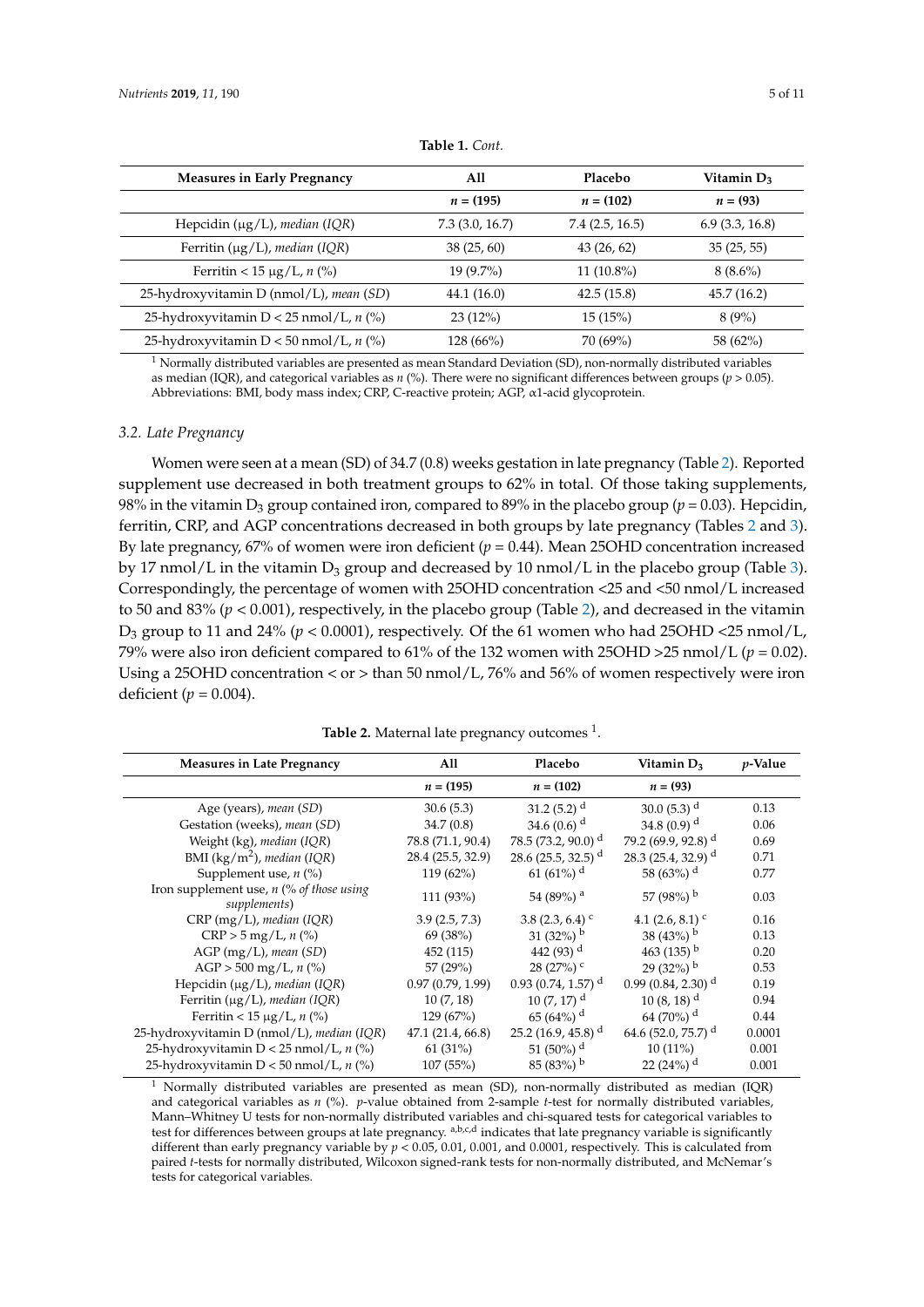| <b>Table 3.</b> Maternal change in characteristics over pregnancy (late-early pregnancy) <sup>1</sup> . |     |         |               |                 |
|---------------------------------------------------------------------------------------------------------|-----|---------|---------------|-----------------|
| hange in Characteristic                                                                                 | All | Placebo | Vitamin $D_3$ | <i>p</i> -Value |

<span id="page-5-0"></span>

| Change in Characteristic                               | All                | Placebo            | Vitamin D <sub>3</sub> | <i>p</i> -Value |
|--------------------------------------------------------|--------------------|--------------------|------------------------|-----------------|
|                                                        | $n = (195)$        | $n = (102)$        | $n = (93)$             |                 |
| Maternal pregnancy weight (kg), mean (SD)              | 9.8(3.6)           | 9.7(3.5)           | 9.8(3.8)               | 0.65            |
| Maternal pregnancy BMI (kg/m <sup>2</sup> ), mean (SD) | 3.6(1.3)           | 3.6(1.2)           | 3.5(1.4)               | 0.44            |
| $CRP(mg/L)$ , mean (SD)                                | $-1.6(10.3)$       | $-1.8(9.4)$        | $-1.4(11.2)$           | 0.12            |
| $AGP$ (mg/L), mean (SD)                                | $-54(126)$         | $-58(101)$         | $-50(149)$             | 0.76            |
| Hepcidin ( $\mu$ g/L), median (IQR)                    | $-5.1(-14.1,-1.3)$ | $-5.6(-14.9,-1.1)$ | $-4.3(-11.0,-1.6)$     | 0.10            |
| Ferritin $(\mu g/L)$ , mean (SD)                       | $-31.9(58.5)$      | $-36.5(41.2)$      | $-26.9(72.9)$          | 0.67            |
| 25-hydroxyvitamin D (nmol/L), mean (SD)                | 2.6(27.1)          | $-10.7(17.9)$      | 17.1(28.0)             | < 0.0001        |

<sup>1</sup> *p*-value obtained from regression models with late pregnancy value as the outcome and early pregnancy value and treatment group as predictors, to account for regression to the mean.

#### *3.3. Regression Analysis*

In early pregnancy, 25OHD concentration was not significantly associated with hepcidin or ferritin concentrations and there was no difference in these relationships by treatment group (Table [4\)](#page-5-1). In late pregnancy, 25OHD concentration was significantly positively associated with hepcidin concentration. However, there was a significant interaction between treatment group and 25OHD concentration  $(p = 0.02)$ , such that there was a positive association between 25OHD concentration and hepcidin in the placebo group (Beta Coefficient (95% Confidence Interval) per 10 nmol/L change in 25OHD): 0.14 (0.04 to 0.24) hepcidin SDs,  $p = 0.006$ ) but no association in the vitamin D<sub>3</sub> group ( $-0.02$  ( $-0.11$  to 0.07),  $p = 0.63$ ) (Figure [1](#page-6-0) & Table [4\)](#page-5-1). A similar interaction ( $p = 0.003$ ) was found between late pregnancy 25OHD concentration and ferritin in the placebo group (0.25 (0.17, 0.33) ferritin SDs, *p* < 0.001) but not in the vitamin D<sup>3</sup> group (0.06 (−0.03, 0.15), *p* = 0.19) (Figure [1](#page-6-0) & Table [4\)](#page-5-1). There was no significant treatment group interaction between 25OHD and CRP or AGP in early or late pregnancy (Figure [1](#page-6-0) & Table [4\)](#page-5-1). When the groups were analyzed together, there was no significant relationship between percentage change in hepcidin and percentage change in 25OHD (beta (95% CI) SD per SD = 0.06 (−0.09 to 0.20), *p* = 0.44) and no significant treatment group by 25OHD concentration interaction  $(p = 0.32)$ .

<span id="page-5-1"></span>**Table 4.** Early pregnancy 25-hydroxyvitamin D (per 10 nmol/L) as a predictor of concentrations in early and late pregnancy in all women  $^1$ .

| All Women $(n = 195)$           | <b>Beta (95% CI)</b>          | <i>v</i> -Value | n   | Interaction <i>p</i> -Value * |
|---------------------------------|-------------------------------|-----------------|-----|-------------------------------|
| Early pregnancy: hepcidin (SDs) | $0.02$ (-0.07, 0.11)          | 0.67            | 195 | 0.99                          |
| Late pregnancy: hepcidin (SDs)  | 0.06(0.01, 0.11)              | 0.03            | 195 | 0.02                          |
| Early pregnancy: ferritin (SDs) | $0.06 (-0.02, 0.15)$          | 0.16            | 195 | 0.85                          |
| Late pregnancy: ferritin (SDs)  | 0.09(0.04, 0.15)              | < 0.001         | 193 | 0.003                         |
| Early pregnancy: CRP (SDs)      | $-0.10$ ( $-0.19$ , $-0.02$ ) | 0.02            | 193 | 0.23                          |
| Late pregnancy: CRP (SDs)       | $-0.01$ ( $-0.06$ , 0.05)     | 0.85            | 184 | 0.32                          |
| Early pregnancy: AGP (mg/L)     | $-5.3(-15.4, 4.9)$            | 0.31            | 195 | 0.06                          |
| Late pregnancy: $AGP$ (mg/L)    | $-0.1(6.4, 6.2)$              | 0.97            | 194 | 0.66                          |

 $1$  Regression models with 25-hydroxyvitamin D concentrations (per 10 nmol/L) as the exposure and biochemical measures as the outcomes (in 8 separate models). \* *p*-value for interaction between 25-hydroxyvitamin D concentration and treatment group; *p* < 0.05 indicates a significant difference in slope between the two groups. Hepcidin, ferritin, and CRP concentrations were transformed to normality using Fisher–Yates transformation and are presented in SD units.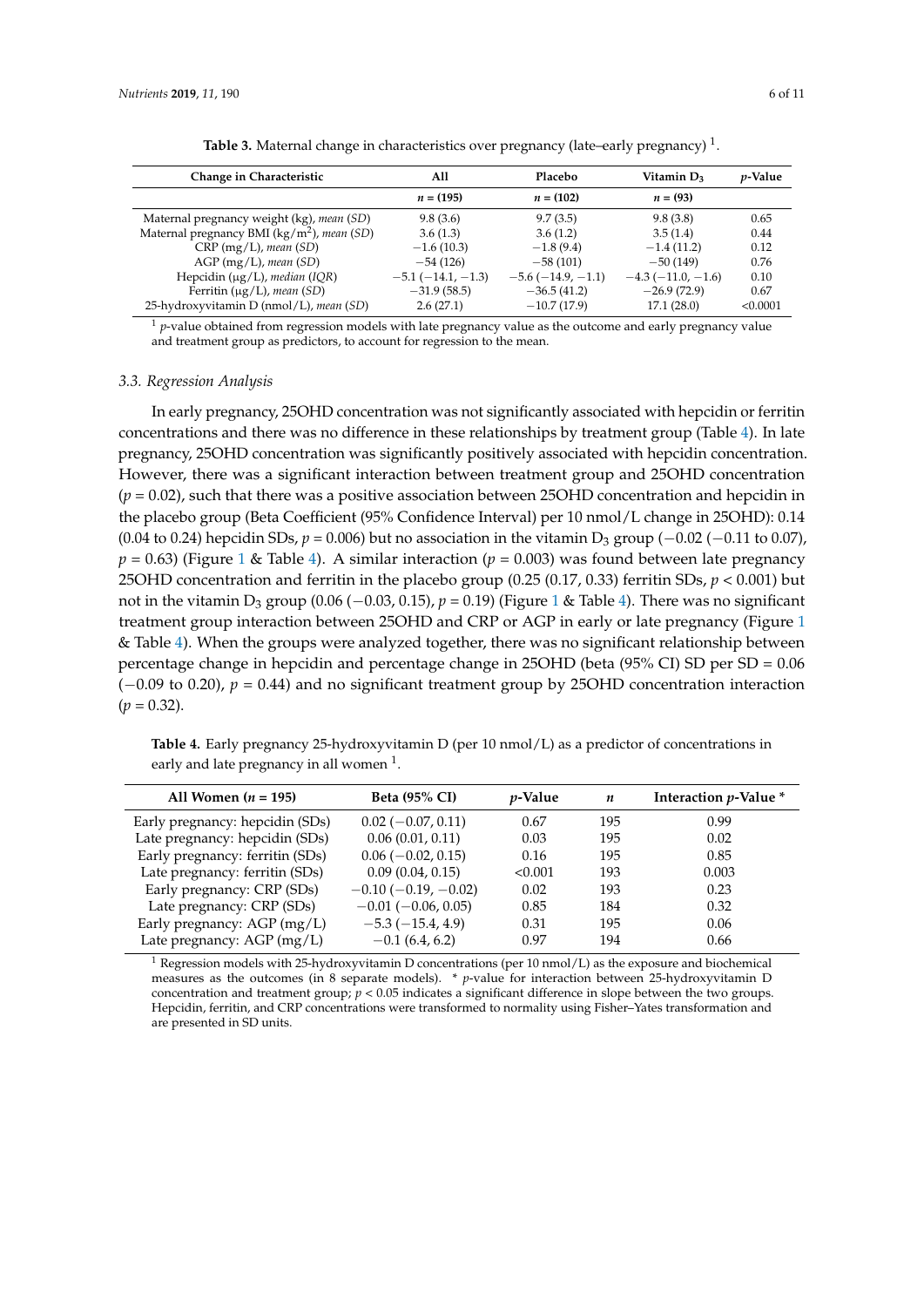<span id="page-6-0"></span>

**Figure 1.** Scatterplot of 25-hydroxyvitamin D against markers of iron and inflammation in late pregnancy by treatment group. Scatterplots of 25OHD concentration in late pregnancy with hepcidin (**a**), ferritin (**b**), CRP (**c**), and AGP (**d**). Vitamin D<sup>3</sup> -supplemented group: open circles, dashed line; placebo group: filled circles, solid line. Regression analysis found a significant 25-hydroxyvitamin D  $\times$  group interaction for hepcidin (*p* = 0.02) and ferritin (*p* = 0.003) but not for CRP (*p* = 0.32) and AGP  $(p = 0.66)$ . For hepcidin (SDs) the placebo group beta coefficient (95% CI) was 0.14 (0.04 to 0.24) nmol/L,  $p = 0.006$  and  $-0.02$  ( $-0.11$  to 0.07) nmol/L,  $p = 0.63$  in the vitamin D<sub>3</sub> group. For ferritin (SDs) the placebo group beta coefficient (95%) was 0.25 (0.17 to 0.33) nmol/L, *p* < 0.0001) and 0.06 (−0.03 to 0.15),  $p = 0.19$  for the vitamin  $D_3$  group.

## **4. Discussion**

Antenatal supplementation with vitamin  $D_3$  (cholecalciferol, 1000 IU/day) in women due to give birth between March and May in the UK, increased 25OHD concentrations in the supplement group from early to late pregnancy by 17 nmol/L while the placebo group experienced a significant seasonal decrease in 25OHD concentrations (−11 nmol/L). Despite a 40 nmol/L difference between the two groups by late pregnancy, no group differences were seen in hepcidin, ferritin, or markers of inflammation.

Rates of iron deficiency (ferritin  $\langle 15 \mu g/L \rangle$  increased significantly in both groups to  $\sim 70\%$  by late pregnancy, while hepcidin, CRP, and AGP concentrations decreased significantly. This decrease in ferritin is highly likely to indicate a corresponding decrease in hemoglobin concentrations and an increase in anemia prevalence [\[17,](#page-9-11)[27\]](#page-10-3), although this was not verified due to a lack of stored whole blood samples. In addition, the decrease in hepcidin is likely to reflect the increased requirement for iron mobilization from stores and iron intestinal absorption as iron demands increase across pregnancy.

As with other studies, this study highlights the finding that iron deficiency is often associated with lower vitamin D concentration [\[2](#page-8-1)[,3](#page-8-2)[,5\]](#page-9-0). This was seen in late pregnancy where 79% of women with 25OHD <25 nmol/L were also iron deficient compared to 61% of women with iron deficiency and 25OHD >25 nmol/L.

Smith et al. randomized 28 healthy individuals in Atlanta, Georgia, USA, to receive one oral bolus of vitamin  $D_3$  (250,000 IU) or placebo [\[9\]](#page-9-4). Similar to our study, 75% of participants had 25OHD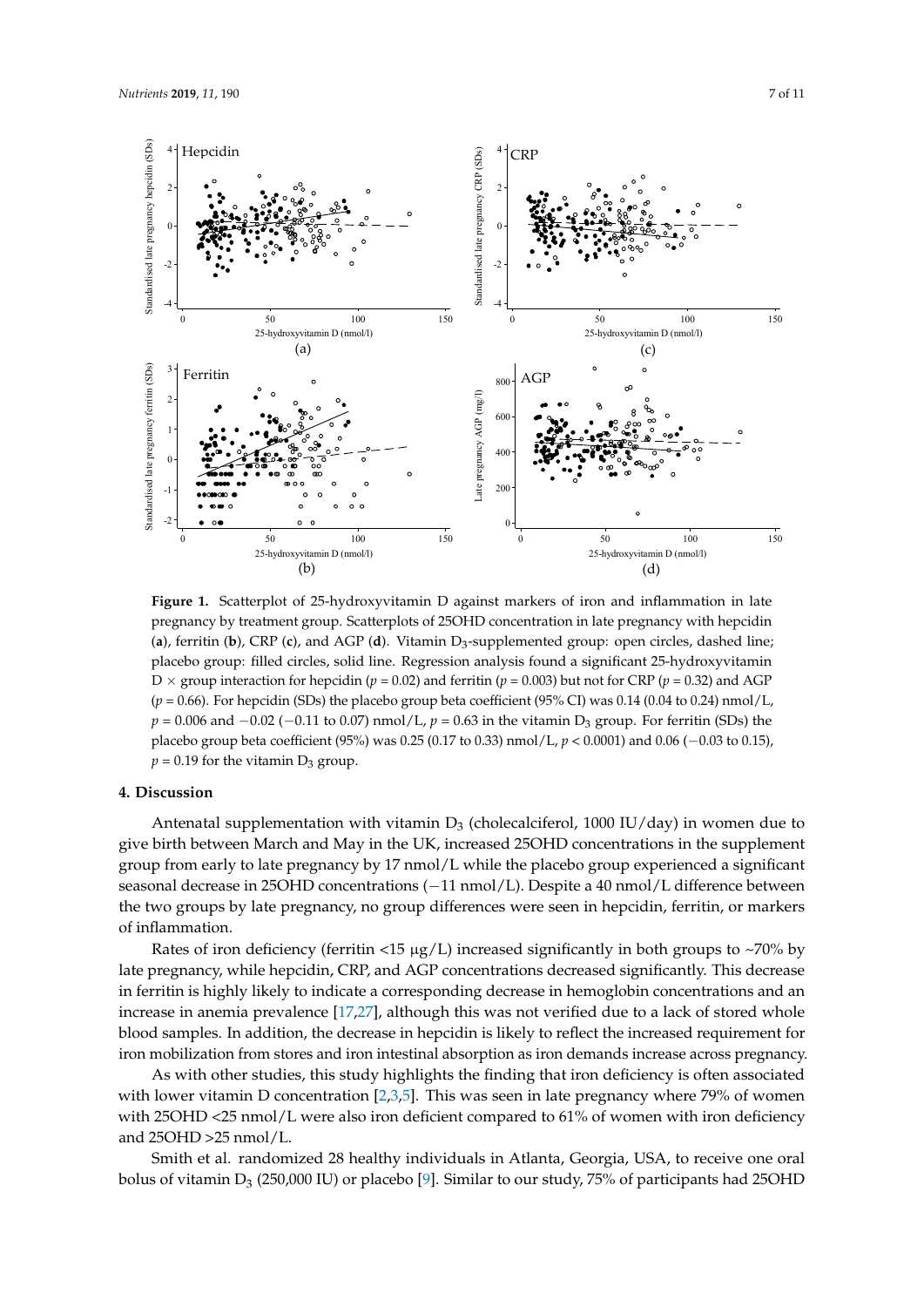concentrations <50 nmol/L (20 ng/mL) at baseline and the bolus dose increased 25OHD concentrations by ~21 nmol/L in the treatment group at the 1 week follow-up. Unlike our study, however, Smith et al. found that those in the treatment group had a  $\sim$ 73% decrease in hepcidin concentration with no significant change detected in the placebo group and no change in ferritin or inflammatory markers in either group, 1 week post treatment. *HAMP*, the gene encoding hepcidin, is known to contain the vitamin D response element in its promoter region [\[8\]](#page-9-3). Smith et al. speculated that the vitamin D bolus

The major differences in study design between the study by Smith et al. and the current study were (1) population (non-pregnant versus pregnant), (2) mode of vitamin D supplementation (250,000 IU bolus versus 1000 IU/day), (3) follow-up time (1 week versus 19 weeks), and (4) Smith et al. observed no changes in 25OHD concentration, markers of iron status, or markers of inflammation in the placebo group over time. The metabolic demands of pregnancy and pregnancy-related changes in vitamin D and iron metabolism (and their binding proteins) [\[28](#page-10-4)[,29\]](#page-10-5) may influence vitamin D–hepcidin–iron interactions. In addition, the kinetics and metabolism of bolus versus frequent, lower doses of vitamin D are different [\[30\]](#page-10-6). Therefore, while the overall change in 25OHD concentration in the treatment arm of the two studies was similar at follow-up, it is possible that the effect of vitamin D supplementation on hepcidin depends on the dose and/or frequency of vitamin D given.

dose resulted in a direct suppression of *HAMP* gene expression and therefore a reduction in hepcidin

concentration rather than indirectly acting through inflammation [\[9\]](#page-9-4).

No group difference was found in hepcidin or ferritin concentrations in late pregnancy or in change in hepcidin or ferritin between early and late pregnancy. However, there was a significant group interaction between 25OHD concentration and hepcidin and between 25OHD and ferritin in late pregnancy. Interestingly, in late pregnancy, the positive relationships between 25OHD and hepcidin and between 25OHD and ferritin that were seen in the placebo group were not observed in the vitamin D<sup>3</sup> group suggesting an effect of supplementation on this relationship. Therefore, there may be a relationship between 25OHD concentration and iron metabolism when 25OHD concentrations are lowest and not at higher concentrations. This finding differs from that of Thomas et al. who reported no relationship between 25OHD and hepcidin concentrations in non-supplemented adolescent pregnant women from the USA at ~26 weeks gestation and at delivery [\[1\]](#page-8-0). However, whilst vitamin D status in early pregnancy and in the supplemented group in late pregnancy were similar to the Thomas study, late pregnancy vitamin D status in the placebo group was notably lower, and further supports a concentration-dependent relationship between vitamin D and iron metabolism. Other non-hepcidin mediated mechanisms may explain associations observed between vitamin D and iron status. Thomas et al. found that the relationship between 25(OH)D and hemoglobin concentration was mediated by erythropoietin (EPO), with an inverse relationship between 25(OH)D and EPO in mid-gestation and at delivery [\[1\]](#page-8-0).

The current study found that CRP decreased as pregnancy progressed, in contrast to some studies that have suggested an increase [\[17\]](#page-9-11) or no change in CRP throughout pregnancy [\[18\]](#page-9-12). The impact of inflammation on vitamin D status [\[26\]](#page-10-2) and the potential of vitamin D to mediate the immune response and temper inflammation is of interest [\[10](#page-9-5)[,11\]](#page-9-18). However, we found no effect of vitamin D supplementation on CRP or AGP, suggesting that vitamin  $D_3$  supplementation did not impact inflammatory pathways.

There were a number of limitations to this analysis. Firstly, whilst ferritin concentration is the standard World Health Organization measure of iron deficiency [\[24,](#page-10-0)[25\]](#page-10-1), its interpretation, in common with other markers of iron status, can be affected by inflammation and pregnancy-related hemodilution. Whilst there is uncertainty over ferritin cut-offs for iron deficiency in pregnancy, as a marker of change in iron status, ferritin remains a sensitive biomarker for body iron stores [\[31](#page-10-7)[,32\]](#page-10-8). Hepcidin has been suggested an alternative marker of iron status in pregnant women [\[17\]](#page-9-11) but additional confirmatory research is required. Secondly, other biomarkers of iron status, erythropoiesis, inflammation or vitamin D (i.e., 1,25(OH)2D) were not measured and so alternative mechanisms were not explored. Thirdly, increases in plasma volume as well as metabolic and hormonal changes during pregnancy may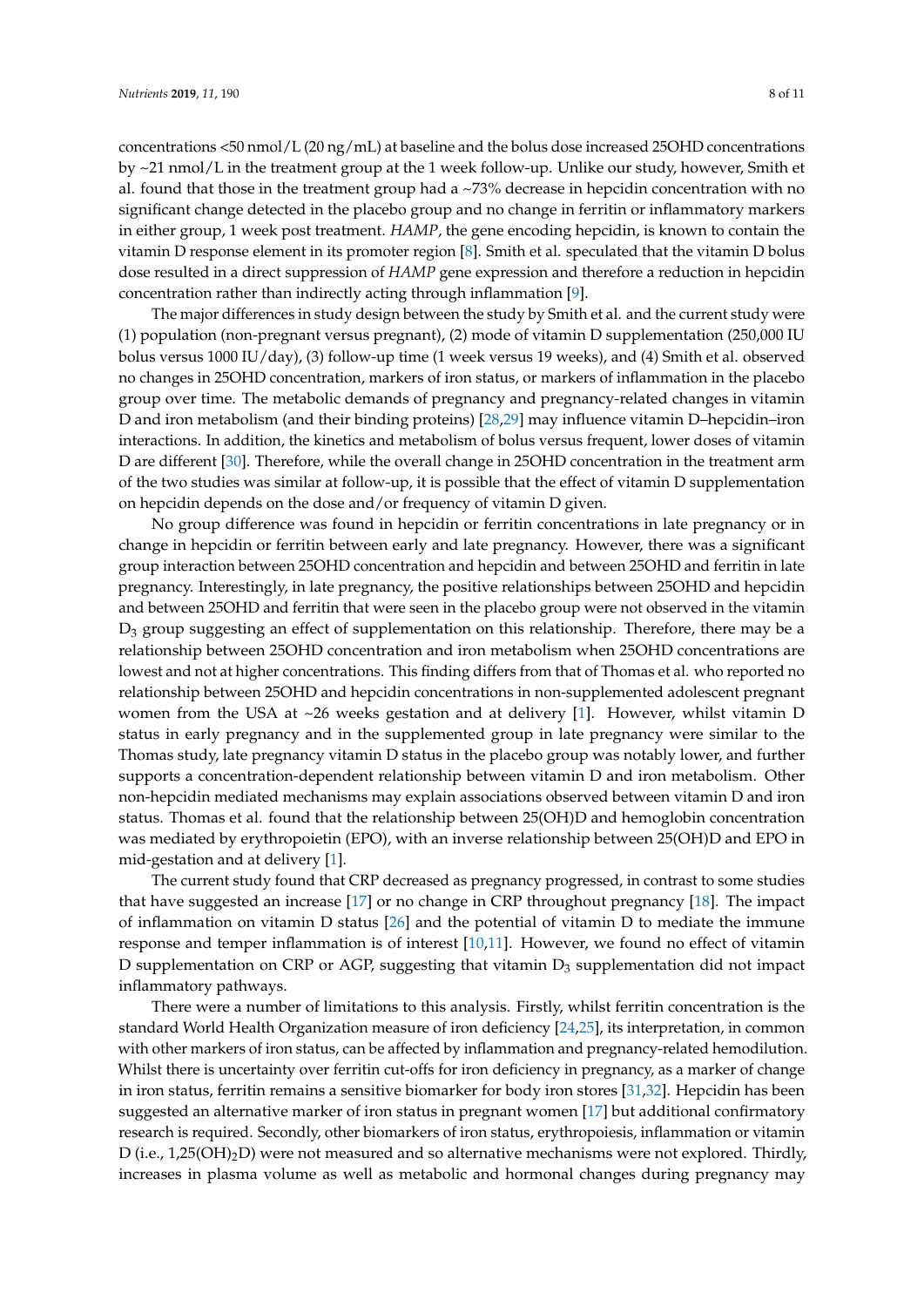confound interpretation of biomarkers of nutritional status. However, the placebo controlled nature of the study should have accounted for most of these changes. Fourthly, we observed a difference between groups in the proportion of women who took iron-containing supplements in late pregnancy which was higher in the vitamin  $D_3$  group. However, the difference was small ( $n = 3$ ) and the method used to record supplement use was simple; whilst the brand of the supplement was recorded and coded for the presence or absence of iron in its formulation, the frequency and length or supplement use was not recorded and therefore it was not possible to determine the amount of iron in the supplement nor the amount of supplement consumed. Finally, 94% of women in this substudy were of white, self-reported ethnicity and the participants were screened for low and high 25OHD concentration before inclusion in the trial. It is possible that a larger effect on hepcidin would be detected at lower 25OHD concentrations.

## **5. Conclusions**

This study is the first analysis of data from an RCT investigating the effect of vitamin D supplementation on iron and inflammation in pregnancy. The study indicated that 1000 IU/day of vitamin  $D_3$  (cholecalciferol) in pregnancy had no effect on hepcidin or other markers of iron status and inflammation compared to placebo and suggests that 1000 IU/day of vitamin D would not be beneficial in ameliorating iron deficiency in pregnancy.

**Author Contributions:** Conceptualization: V.S.B., K.S.J., A.P., S.R.C., S.D., C.C., and N.C.H.; Formal Analysis: V.S.B, K.S.J., S.R.C., and S.D.; Investigation: V.S.B. and K.S.J.; Resources: A.P.; Writing—Original Draft Preparation: V.S.B. and K.S.J.; Writing—Review and Editing: all authors, including those of the MAVIDOS Trial Group.

**Funding:** The MAVIDOS trial (ISRCTN82927713 and EudraCT2007-001716-23) was supported by grants from Arthritis Research UK, Medical Research Council (MRC) [4050502589 (MRC LEU)], Bupa Foundation, National Institute for Health Research (NIHR) Southampton Biomedical Research Centre, University of Southampton and University Hospital Southampton NHS Foundation Trust, and NIHR Oxford Biomedical Research Centre, University of Oxford. V.S.B., K.S.J., and A.P. were funded by the MRC (program code U105960371). The work leading to these results was supported by the European Union's Seventh Framework Programme (FP7/2007–2013), projects EarlyNutrition and ODIN under grant agreements numbers 289346 and 613977, respectively, and by the BBSRC (HDHL-Biomarkers, BB/P028179/1), as part of the ALPHABET project, supported by an award made through the ERA-Net on Biomarkers for Nutrition and Health (ERA HDHL), Horizon 2020 grant agreement number 696295.

**Acknowledgments:** We should like to acknowledge the MAVIDOS participants and the original members of the MAVIDOS study group for participating/conducting the original trial and providing access to the data. We should also like to thank Kate Guberg and Lorna Cox from MRC Elsie Widdowson laboratory, Cambridge for conducting the laboratory analysis. MAVIDOS Trial Group: Nigel K. Arden, Nicholas J. Bishop, Andrew Carr, Elizabeth M. Curtis, Elaine M. Dennison, Richard Eastell, Robert Fraser, Saurabh V. Gandhi, Keith M. Godfrey, Hazel M. Inskip, M. Kassim Javaid, Stephen Kennedy, Rebecca J. Moon, M. Zulf Mughal, Aris T. Papageorghiou, David M. Reid, Sian M. Robinson, Inez Schoenmakers

**Conflicts of Interest:** V.S.B., S.R.C., S.D., A.P., and K.S.J. have no conflicts of interest. C.C. reports personal fees, consultancy, lecture fees, and honoraria from Alliance for Better Bone Health, Amgen, Eli Lilly, GlaxoSmithKline, Medtronic, Merck, Novartis, Pfizer, Roche, Servier, and Takeda outside the submitted work. N.C.H. reports personal fees, consultancy, lecture fees, and honoraria from Alliance for Better Bone Health, AMGen.

## **References**

- <span id="page-8-0"></span>1. Guillet, R.; O'Brien, K.; Thomas, C.E.; Queenan, R.A.; Cooper, E.M.; Kent, T.R.; Pressman, E.K.; Vermeylen, F.M.; Roberson, M.S.; O'Brien, K.O. Vitamin D status is inversely associated with anemia and serum erythropoietin during pregnancy. *Am. J. Clin. Nutr.* **2015**, *102*, 1088–1095.
- <span id="page-8-1"></span>2. Nikooyeh, B.; Neyestani, T.R. Poor vitamin D status increases the risk of anemia in school children: National Food and Nutrition Surveillance. *Nutrition* **2018**, *47*, 69–74. [\[CrossRef\]](http://dx.doi.org/10.1016/j.nut.2017.09.008) [\[PubMed\]](http://www.ncbi.nlm.nih.gov/pubmed/29429539)
- <span id="page-8-2"></span>3. Frelut, M.-L.; Girardet, J.-P.; Bocquet, A.; Briend, A.; Chouraqui, J.-P.; Darmaun, D.; Dupont, C.; Feillet, F.; Hankard, R.; Rozé, J.-C.; et al. Impact of obesity on biomarkers of iron and vitamin D status in children and adolescents: The risk of misinterpretation. *Archives de Pédiatrie* **2018**, *25*, 3–5. [\[CrossRef\]](http://dx.doi.org/10.1016/j.arcped.2017.11.011) [\[PubMed\]](http://www.ncbi.nlm.nih.gov/pubmed/29249400)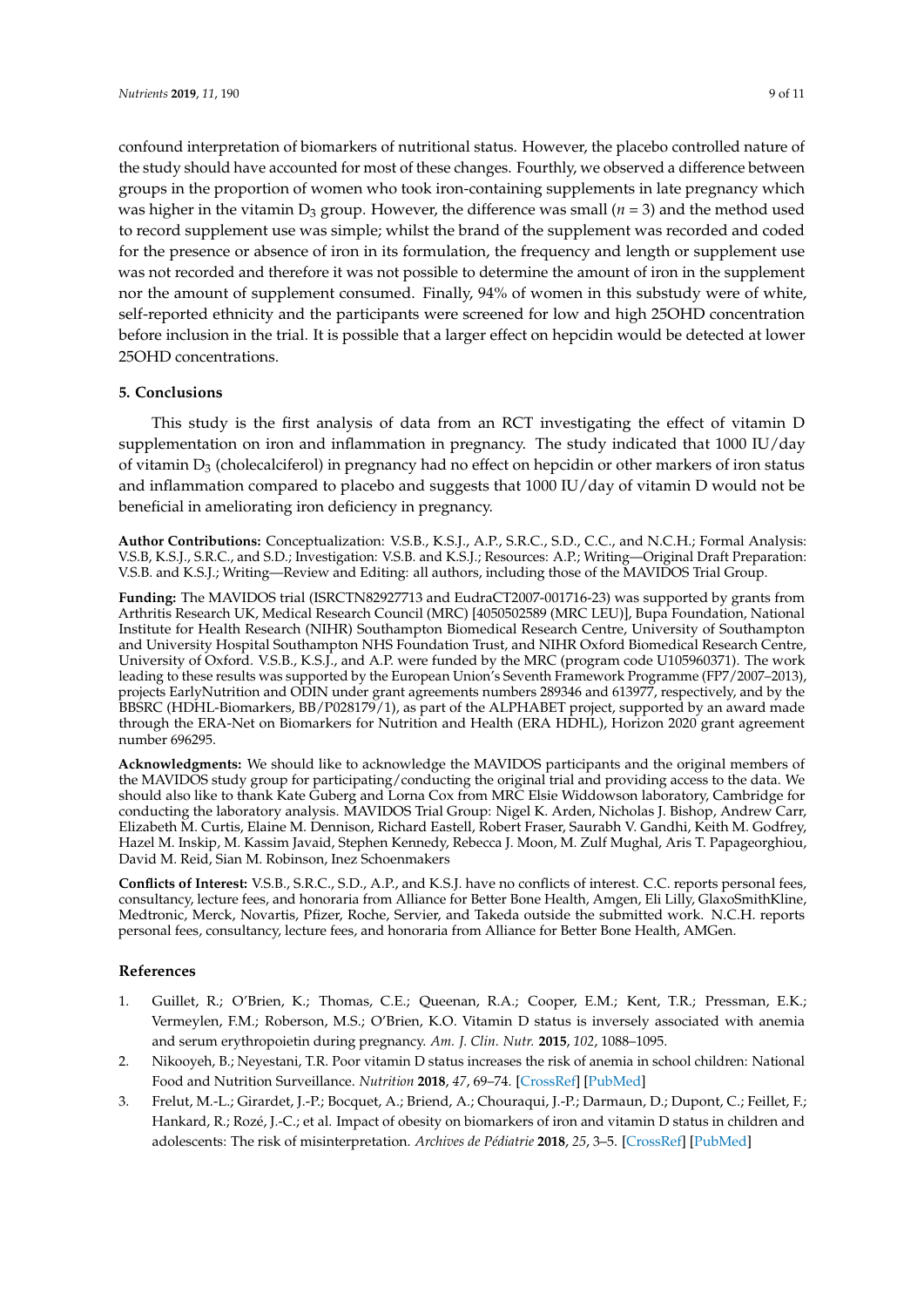- 4. Michalski, E.S.; Nguyen, P.H.; Gonzalez-Casanova, I.; Nguyen, S.V.; Martorell, R.; Tangpricha, V.; Ramakrishnan, U. Serum 25-hydroxyvitamin D but not dietary vitamin D intake is associated with hemoglobin in women of reproductive age in rural northern Vietnam. *J. Clin. Transl. Endocrinol.* **2017**, *8*, 41–48. [\[CrossRef\]](http://dx.doi.org/10.1016/j.jcte.2017.05.001) [\[PubMed\]](http://www.ncbi.nlm.nih.gov/pubmed/29067258)
- <span id="page-9-0"></span>5. Malczewska-Lenczowska, J.; Sitkowski, D.; Surała, O.; Orysiak, J.; Szczepańska, B.; Witek, K. The Association between Iron and Vitamin D Status in Female Elite Athletes. *Nutrients* **2018**, *10*, 167. [\[CrossRef\]](http://dx.doi.org/10.3390/nu10020167) [\[PubMed\]](http://www.ncbi.nlm.nih.gov/pubmed/29385099)
- <span id="page-9-1"></span>6. Ganz, T.; Nemeth, E. Hepcidin and iron homeostasis. *Biochimica et Biophysica Acta (BBA)-Mol. Cell Res.* **2012**, *1823*, 1434–1443. [\[CrossRef\]](http://dx.doi.org/10.1016/j.bbamcr.2012.01.014) [\[PubMed\]](http://www.ncbi.nlm.nih.gov/pubmed/22306005)
- <span id="page-9-2"></span>7. Zughaier, S.M.; Alvarez, J.A.; Sloan, J.H.; Konrad, R.J.; Tangpricha, V. The role of vitamin D in regulating the iron-hepcidin-ferroportin axis in monocytes. *J. Clin. Transl. Endocrinol.* **2014**, *1*, e19–e25. [\[CrossRef\]](http://dx.doi.org/10.1016/j.jcte.2014.01.003)
- <span id="page-9-3"></span>8. Bacchetta, J.; Zaritsky, J.J.; Sea, J.L.; Chun, R.F.; Lisse, T.S.; Zavala, K.; Nayak, A.; Wesseling-Perry, K.; Westerman, M.; Hollis, B.W.; et al. Suppression of Iron-Regulatory Hepcidin by Vitamin D. *J. Am. Soc. Nephrol.* **2013**, *25*, 564–572. [\[CrossRef\]](http://dx.doi.org/10.1681/ASN.2013040355)
- <span id="page-9-4"></span>9. Smith, E.M.; Alvarez, J.A.; Kearns, M.D.; Hao, L.; Sloan, J.H.; Konrad, R.J.; Ziegler, T.R.; Zughaier, S.M.; Tangpricha, V. High-dose vitamin D 3 reduces circulating hepcidin concentrations: A pilot, randomized, double-blind, placebo-controlled trial in healthy adults. *Clin. Nutr.* **2017**, *36*, 980–985. [\[CrossRef\]](http://dx.doi.org/10.1016/j.clnu.2016.06.015)
- <span id="page-9-5"></span>10. Laird, E.; McNulty, H.; Ward, M.; Hoey, L.; McSorley, E.; Wallace, J.M.W.; Carson, E.; Molloy, A.M.; Healy, M.; Casey, M.C.; et al. Vitamin D Deficiency Is Associated with Inflammation in Older Irish Adults. *J. Clin. Endocrinol. Metab.* **2014**, *99*, 1807–1815. [\[CrossRef\]](http://dx.doi.org/10.1210/jc.2013-3507)
- <span id="page-9-18"></span>11. Calton, E.K.; Keane, K.N.; Newsholme, P.; Zhao, Y.; Soares, M.J. The impact of cholecalciferol supplementation on the systemic inflammatory profile: A systematic review and meta-analysis of high-quality randomized controlled trials. *Eur. J. Clin. Nutr.* **2017**, *71*, 931–943. [\[CrossRef\]](http://dx.doi.org/10.1038/ejcn.2017.67) [\[PubMed\]](http://www.ncbi.nlm.nih.gov/pubmed/28488684)
- <span id="page-9-6"></span>12. Vanherwegen, A.-S.; Gysemans, C.; Mathieu, C. Vitamin D endocrinology on the cross-road between immunity and metabolism. *Mol. Cell. Endocrinol.* **2017**, *453*, 52–67. [\[CrossRef\]](http://dx.doi.org/10.1016/j.mce.2017.04.018) [\[PubMed\]](http://www.ncbi.nlm.nih.gov/pubmed/28461074)
- <span id="page-9-7"></span>13. WHO. *The Global Prevalence of Anaemia 2011*; WHO: Geneva, Switzerland, 2015.
- <span id="page-9-8"></span>14. Stevens, G.A.; Finucane, M.M.; De-Regil, L.M.; Paciorek, C.J.; Flaxman, S.R.; Branca, F.; Peña-Rosas, J.P.; Bhutta, Z.A.; Ezzati, M. Global, regional, and national trends in haemoglobin concentration and prevalence of total and severe anaemia in children and pregnant and non-pregnant women for 1995–2011: A systematic analysis of population-representative data. *Lancet Glob. Health* **2013**, *1*, e16–e25. [\[CrossRef\]](http://dx.doi.org/10.1016/S2214-109X(13)70001-9)
- <span id="page-9-9"></span>15. Allen, L.H. Anemia and iron deficiency: Effects on pregnancy outcome. *Am. J. Clin. Nutr.* **2000**, *71*, 1280S–1284S. [\[CrossRef\]](http://dx.doi.org/10.1093/ajcn/71.5.1280s) [\[PubMed\]](http://www.ncbi.nlm.nih.gov/pubmed/10799402)
- <span id="page-9-10"></span>16. Haider, B.A.; Olofin, I.; Wang, M.; Spiegelman, D.; Ezzati, M.; Fawzi, W.W. Anaemia, prenatal iron use, and risk of adverse pregnancy outcomes: Systematic review and meta-analysis. *BMJ* **2013**, *346*, f3443. [\[CrossRef\]](http://dx.doi.org/10.1136/bmj.f3443) [\[PubMed\]](http://www.ncbi.nlm.nih.gov/pubmed/23794316)
- <span id="page-9-11"></span>17. Bah, A.; Pasricha, S.-R.; Jallow, M.W.; A Sise, E.; Wegmuller, R.; E Armitage, A.; Drakesmith, H.; Moore, S.E.; Prentice, A.M. Serum Hepcidin Concentrations Decline during Pregnancy and May Identify Iron Deficiency: Analysis of a Longitudinal Pregnancy Cohort in The Gambia. *J. Nutr.* **2017**, *147*, 1131–1137. [\[CrossRef\]](http://dx.doi.org/10.3945/jn.116.245373) [\[PubMed\]](http://www.ncbi.nlm.nih.gov/pubmed/28424258)
- <span id="page-9-12"></span>18. Watts, D.H.; Krohn, M.A.; Wener, M.H.; Eschenbach, D.A. C-Reactive Protein in Normal Pregnancy. *Obstet. Gynecol.* **1991**, *77*, 176–180. [\[CrossRef\]](http://dx.doi.org/10.1097/00006250-199102000-00002) [\[PubMed\]](http://www.ncbi.nlm.nih.gov/pubmed/1988876)
- <span id="page-9-13"></span>19. Koenig, M.D.; Tussing-Humphreys, L.; Day, J.; Cadwell, B.; Nemeth, E. Hepcidin and Iron Homeostasis during Pregnancy. *Nutrients* **2014**, *6*, 3062–3083. [\[CrossRef\]](http://dx.doi.org/10.3390/nu6083062)
- <span id="page-9-14"></span>20. Harvey, N.C.; Javaid, K.; Bishop, N.; Kennedy, S.; Papageorghiou, A.T.; Fraser, R.; Gandhi, S.V.; Schoenmakers, I.; Prentice, A.; Cooper, C.; et al. MAVIDOS Maternal Vitamin D Osteoporosis Study: Study protocol for a randomized controlled trial. The MAVIDOS Study Group. *Trials* **2012**, *13*, 13. [\[CrossRef\]](http://dx.doi.org/10.1186/1745-6215-13-13)
- <span id="page-9-15"></span>21. Cooper, C.; Harvey, N.C.; Bishop, N.J.; Kennedy, S.; Papageorghiou, A.T.; Schoenmakers, I.; Fraser, R.; Gandhi, S.V.; Carr, A.; D'Angelo, S.; et al. Maternal gestational vitamin D supplementation and offspring bone health (MAVIDOS): A multicentre, double-blind, randomised placebo-controlled trial. *Lancet Diabetes Endocrinol.* **2016**, *4*, 393–402. [\[CrossRef\]](http://dx.doi.org/10.1016/S2213-8587(16)00044-9)
- <span id="page-9-16"></span>22. Webb, A.; Kazantzidis, A.; Kift, R.; Farrar, M.; Wilkinson, J.; Rhodes, L. Colour Counts: Sunlight and Skin Type as Drivers of Vitamin D Deficiency at UK Latitudes. *Nutrients* **2018**, *10*, 457. [\[CrossRef\]](http://dx.doi.org/10.3390/nu10040457) [\[PubMed\]](http://www.ncbi.nlm.nih.gov/pubmed/29642423)
- <span id="page-9-17"></span>23. Armitage, P.; Berry, G.; Matthews, J.N.S. *Statistical Methods in Medical Research*; Wiley: Hoboken, NJ, USA, 2002.